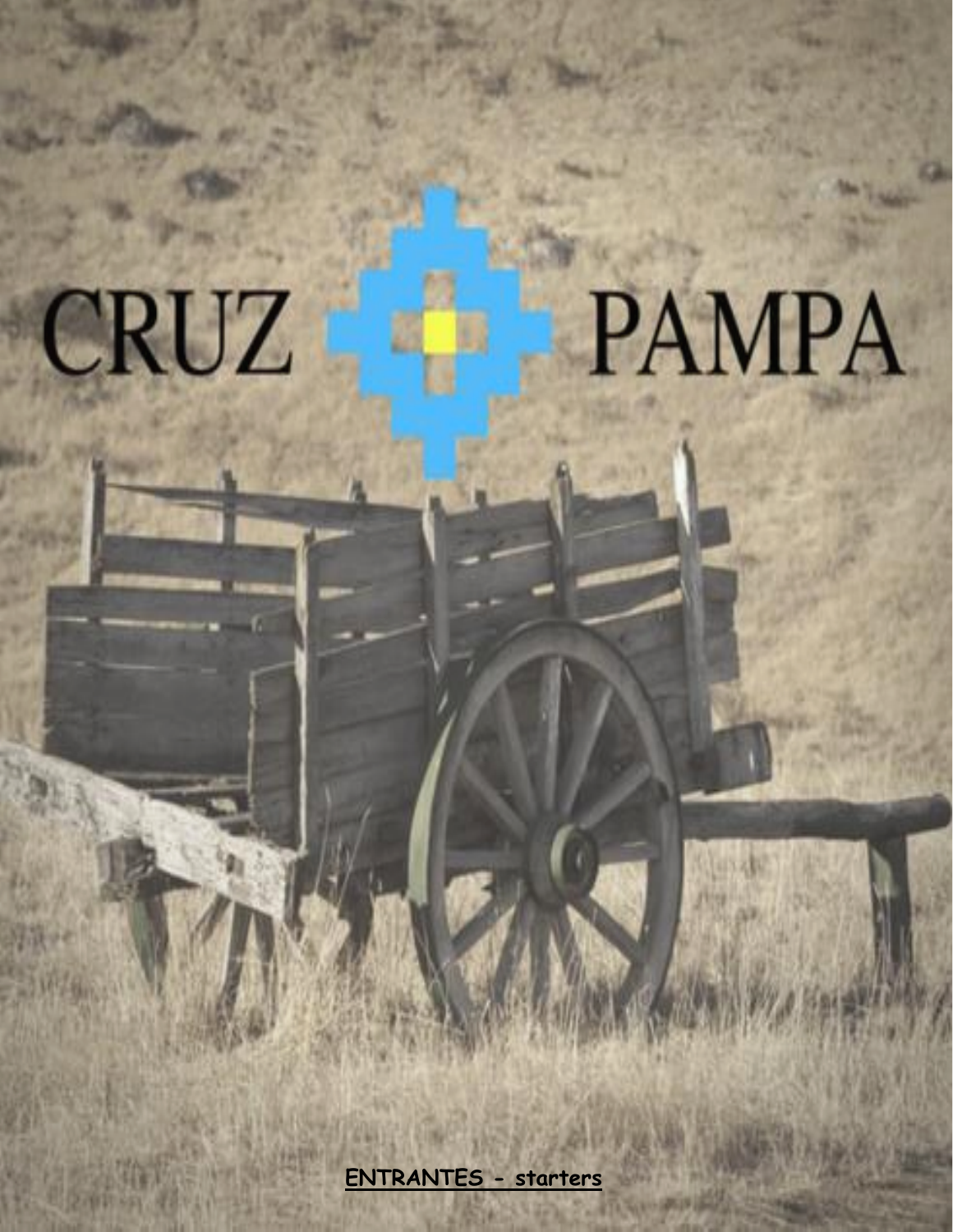| EMPANADA CRIOLLA DE CARNE CORTADA A CUCHILLO<br>knife cut veal pie                                                                                                                                                                                        | 3,80€            |
|-----------------------------------------------------------------------------------------------------------------------------------------------------------------------------------------------------------------------------------------------------------|------------------|
| CHORIZO CRIOLLO CASERO (elaboración propia)<br>argentine sausage                                                                                                                                                                                          | 5.50€            |
| PROVOLETA A LA PARRILLA CON ORÉGANO (2/3 per.)<br>grilled provolone cheese<br>PROVOLETA CON TOMATE Y JAMÓN (2/3 per.)<br>PAM<br>grilled provolone cheese with tomato and ham<br>PROVOLETA A LA FUGAZZETA (2/3per.)<br>grilled provolone cheese with onion | 9.50€<br>9.90€   |
| MOLLEJAS DE TERNERA A LA BRASA<br>grilled veal sweetbreads<br>MOLLEJAS DE TERNERA A LA BRASA con alcachofa y salsa de limón<br>grilled veal sweetbreads with artichoke and lemon sauce                                                                    | 12.00€<br>13,50€ |
| MORCILLA DE WAGYU con manzana caramelizada a la sidra (2/3pers.)<br>Wagyu blood sausage with caramelized apple at cider                                                                                                                                   | 8,50€            |
| $\frac{1}{2}$ 7.50 €<br>PARRILLADA DE VERDURAS<br>grilled vegetables                                                                                                                                                                                      | 10.50€           |
| MAIZ A LA BRASA<br>grilled corn<br><b>ENSALADAS - salads</b>                                                                                                                                                                                              | 5.50€            |
| ENSALADA CLÁSICA DE CAMPO lechuga, tomate, cebolla morada y huevo<br>classic with lettuce, tomato, onion and eggs                                                                                                                                         | 7.50€            |
| ENSALADA DE CALABAZA ASADA Y QUESO DE CABRA mix de verdes con pipas<br>y vnagreta de pomelo<br>salad roasted pumpkin, goat cheese, pumpkin seeds and grapefruits vinaigrette                                                                              | 9.50€            |
| ENSALADA CESAR mix de lechugas, tomate cherry, salsa César, queso parmesano<br>y pollo<br>mix of lettuce, cherry tomato, Cesar sauce, parmesan cheese and chicken                                                                                         | 10.00€           |
| ENSALADA DE MANGO cilantro, cebolla morada, anacardo y mango<br>coriander, purple onion, cashew and mango                                                                                                                                                 | 12,70€           |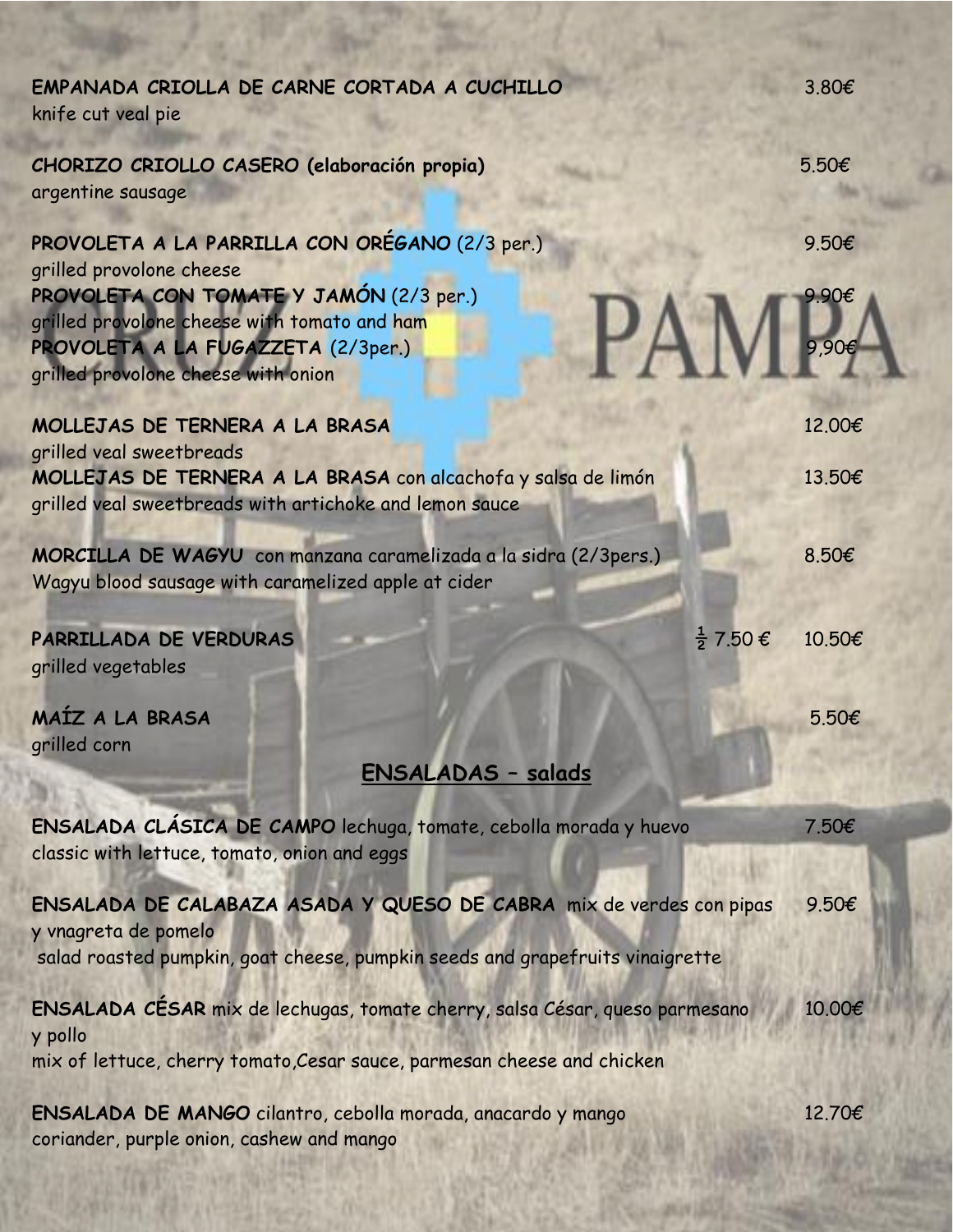## **PARRILLA DE CARBÓN-carbon grilled**

**Platos principales-main courses**

| <b>COSTILLA</b> - Beef ribs<br>*según disponibilidad-according to availability                                                                                                                                                                                                                                                                                                                             | PSM <sup>*</sup> |
|------------------------------------------------------------------------------------------------------------------------------------------------------------------------------------------------------------------------------------------------------------------------------------------------------------------------------------------------------------------------------------------------------------|------------------|
| CENTRO DE ENTRAÑA - Inner rib steak                                                                                                                                                                                                                                                                                                                                                                        | 20,90€           |
| <b>BIFE DE CHORIZO -top loin</b>                                                                                                                                                                                                                                                                                                                                                                           | 24.90€           |
| <b>ENTRECOT ARGENTINO-rib eye</b>                                                                                                                                                                                                                                                                                                                                                                          | 25.90€           |
| ENTRECOT ARGENTINO 450grs-rib eye 450 grams                                                                                                                                                                                                                                                                                                                                                                | 36.90€           |
| POLLO RELLENO * con moozarella y jamón - Stuffed chiken with moozarella and ham<br>* segú disponibilidad - according to availability                                                                                                                                                                                                                                                                       | 16.50€           |
| CHULETÓN DE CARNE MADURADA maturated meat t-bone steak                                                                                                                                                                                                                                                                                                                                                     | PSM <sup>*</sup> |
| *PSM Precio según mercado- price according to market                                                                                                                                                                                                                                                                                                                                                       |                  |
| PARRILLADA - bbq mix                                                                                                                                                                                                                                                                                                                                                                                       |                  |
| mínimo para 2 personas - minimum for 2 people                                                                                                                                                                                                                                                                                                                                                              |                  |
| <b>PUERTO MADERO</b><br>Dos entrantes y principal de carne a compartir precio por persona - price per person 28.90€<br>Chorizo criollo casero (elaboración propia)<br>Empanada criolla de ternera cortada a cuchillo<br>Costilla de ternera, centro de entraña y entrecot<br>Two starters and maincourse of meat to share<br>Sausage Argentine, knife cut veal pie, beef ribs, inner rib steak and rib eye |                  |
| PATATAS - potatoes                                                                                                                                                                                                                                                                                                                                                                                         |                  |
| <b>CLÁSICAS FRITAS french fries</b>                                                                                                                                                                                                                                                                                                                                                                        | 4.50€            |
| CLASICAS A LA PROVENZAL french fries with garlic and fresh parsley                                                                                                                                                                                                                                                                                                                                         | 5.50€            |
| ASADAS A LA BRASA roasted potatoes                                                                                                                                                                                                                                                                                                                                                                         | 5.00€            |
| PAPAS DE PAUL asadas y rellenas de crema de queso<br>roasted and stuffed with cream cheese                                                                                                                                                                                                                                                                                                                 | 5,80€            |
| RÚSTICAS ESPECIADAS Y UN POCO PICANTES with skin and slightly spicy                                                                                                                                                                                                                                                                                                                                        | 5.50€            |
| PAN Y CHIMICHURRI - bread and chimichurri                                                                                                                                                                                                                                                                                                                                                                  | $2.50 \epsilon$  |